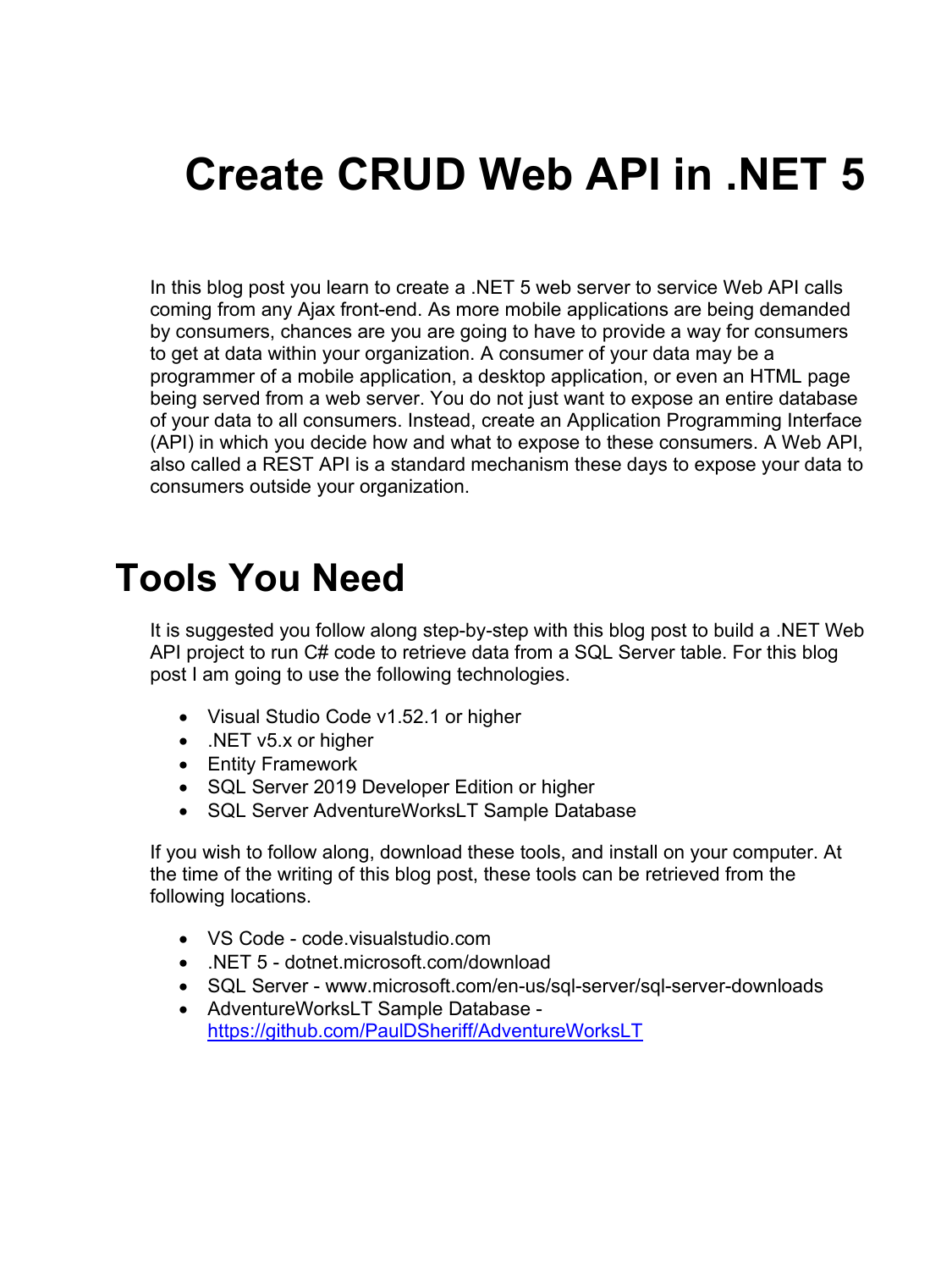# **Create a Web API Server**

Create a .NET Web API project to retrieve the data from the SQL Server AdventureWorksLT database and send it back to the web page. Open an instance of VS Code and open a terminal window. Navigate to your normal development folder. Create a .NET Web API app using the following **dotnet** command.

```
dotnet new webapi -n WebAPI
```
Once the dotnet command finishes, select **File | Open Folder…** from the menu and select the **WebAPI** folder you created. Your VS Code will look like that shown in [Figure 1.](#page-1-0)

|      | <b>File</b>  |                                   | Edit Selection View Go Run Terminal |  |    |  |       |  |  |
|------|--------------|-----------------------------------|-------------------------------------|--|----|--|-------|--|--|
|      |              | <b>EXPLORER</b>                   |                                     |  |    |  |       |  |  |
|      |              | $>$ Open editors                  |                                     |  |    |  |       |  |  |
|      |              | $\vee$ webapi                     |                                     |  | t) |  | ね ひ 旬 |  |  |
|      |              | $\geq$ .vscode                    |                                     |  |    |  |       |  |  |
|      |              | $\frac{\ }{2}$ bin                |                                     |  |    |  |       |  |  |
| ပို့ |              | > Controllers                     |                                     |  |    |  |       |  |  |
|      |              | > obj                             |                                     |  |    |  |       |  |  |
|      | > Properties |                                   |                                     |  |    |  |       |  |  |
|      |              | {} appsettings.Development.json   |                                     |  |    |  |       |  |  |
|      |              | { } appsettings.json              |                                     |  |    |  |       |  |  |
|      |              | $\mathsf{C}^*$ Program.cs         |                                     |  |    |  |       |  |  |
|      |              | $C^*$ Startup.cs                  |                                     |  |    |  |       |  |  |
|      |              | C <sup>#</sup> WeatherForecast.cs |                                     |  |    |  |       |  |  |
|      |              |                                   | <u>ေ</u> WebAPI.csproj              |  |    |  |       |  |  |

<span id="page-1-0"></span>Figure 1: Your VS Code environment will look similar to this after creating your Web API project.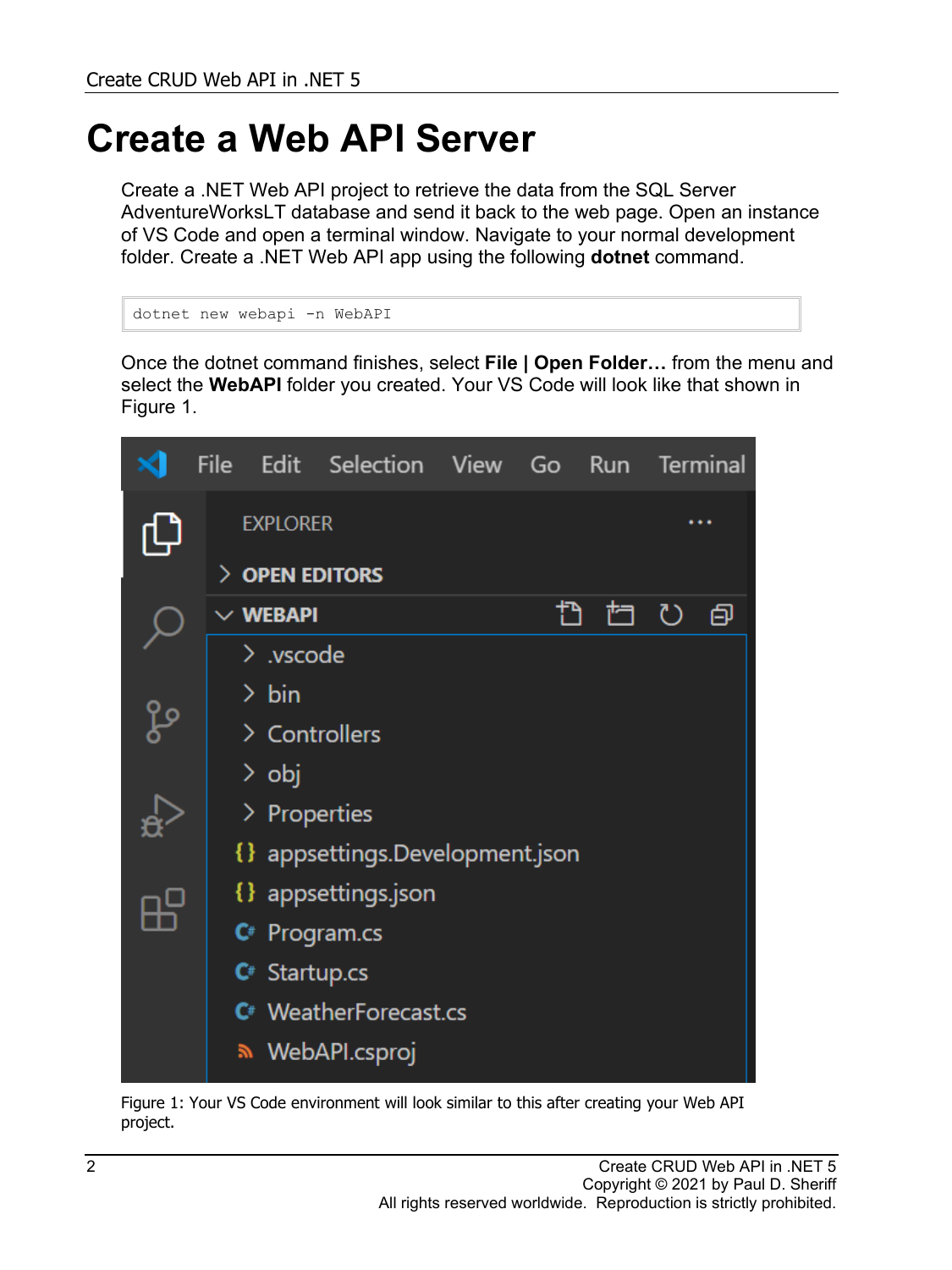#### **Add Required Assets**

At the bottom right-hand corner of VS Code, a dialog appears [\(Figure 2\)](#page-2-0) asking you to add some required assets. Click the **Yes** button to allow VS Code to load the various packages to support C# and Web API programming. If for some reason you do not see this dialog, exit VS Code and restart it.



<span id="page-2-0"></span>Figure 2: VS Code will inform you that you it needs to load some packages to support Web API programming.

### **Try it Out**

Select **Run | Start Debugging** from the menu to build the .NET Web API project and launch a browser. If a dialog box appears asking if you should trust the IIS Express certificate, answer **Yes**. In the next Security Warning dialog that appears next, also answer **Yes**. Once the browser appears, it comes up with a 404 error page. Type in the following address into the browser address bar.

https://localhost:5001/weatherforecast

If you get an error related to privacy and/or HTTPS. Open the **\Properties\launchSettings.json** file and modify the "applicationURL" property to use [http://localhost:5000.](http://localhost:5000/) After hitting enter you should see a string that looks like [Figure 3.](#page-3-0) This means that your Web API server is working and you are ready to create your own controller to retrieve product data from a SQL Server database.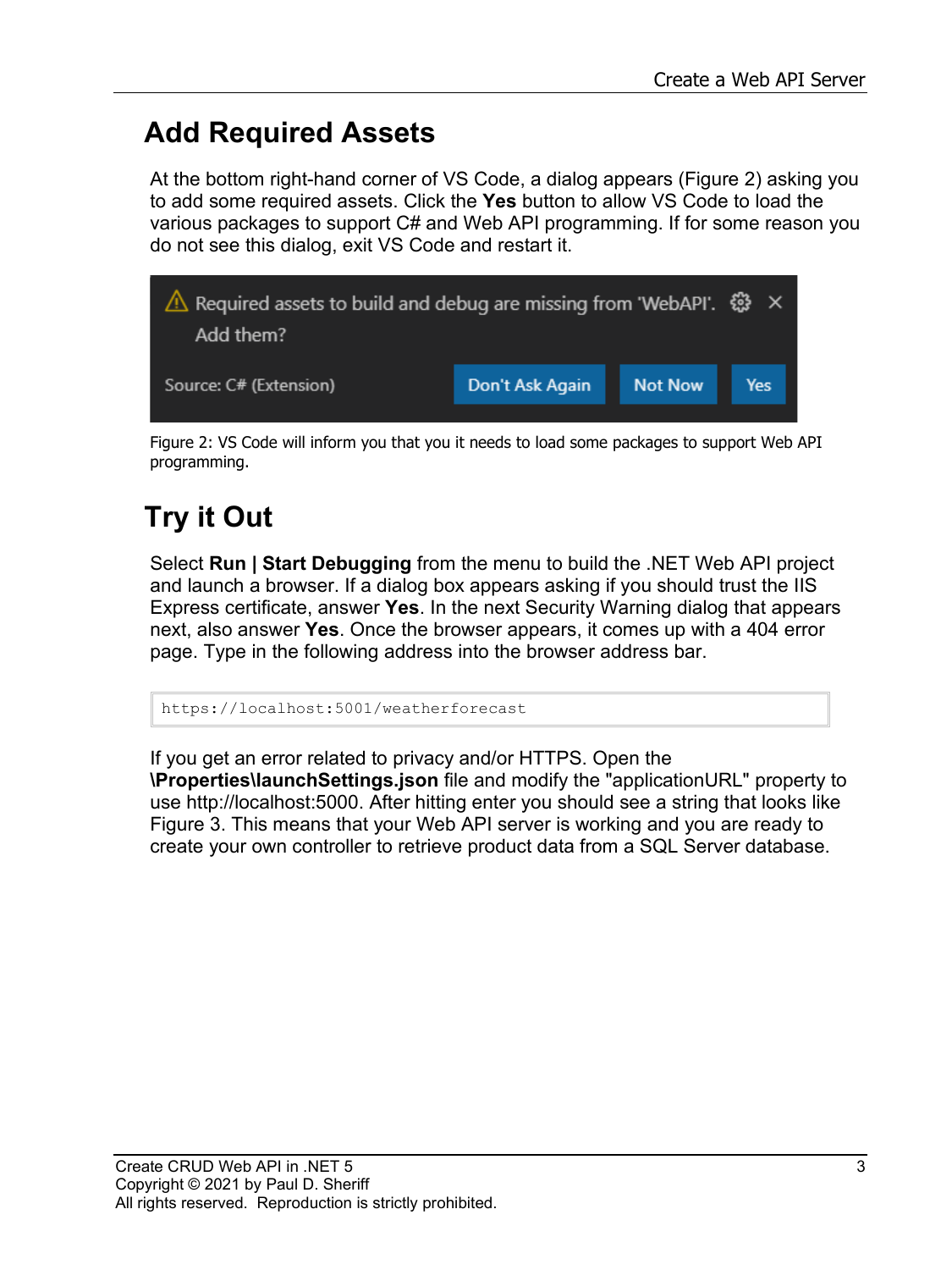

<span id="page-3-0"></span>Figure 3: The weather forecast data is a quick way to check if your Web API server is working.

### **Build Database Access Classes**

This blog post uses the **AdventureWorksLT** sample database that comes with SQL Server. You can download a .bak file for this SQL database at [https://github.com/PaulDSheriff/AdventureWorksLT.](https://github.com/PaulDSheriff/AdventureWorksLT) In this github repository there is also a .sql file you can use to build the SQL database if the backup file does not work with your version of SQL Server.

#### **Add Entity Framework**

I am going to use the Entity Framework to interact with the AdventureWorksLT database. To use the Entity Framework in the .NET application, you need to add a package to your project. From the VS Code menu select **Terminal | New Terminal**. Ensure the terminal prompt is in your **WebAPI** project folder and type in the following command.

dotnet add package Microsoft.EntityFrameworkCore.SqlServer

#### **Build an Entity Class**

Create a Product class in C# to match the fields in the SalesLT.Product table. You are going to use some data annotations for use with the Entity Framework as well.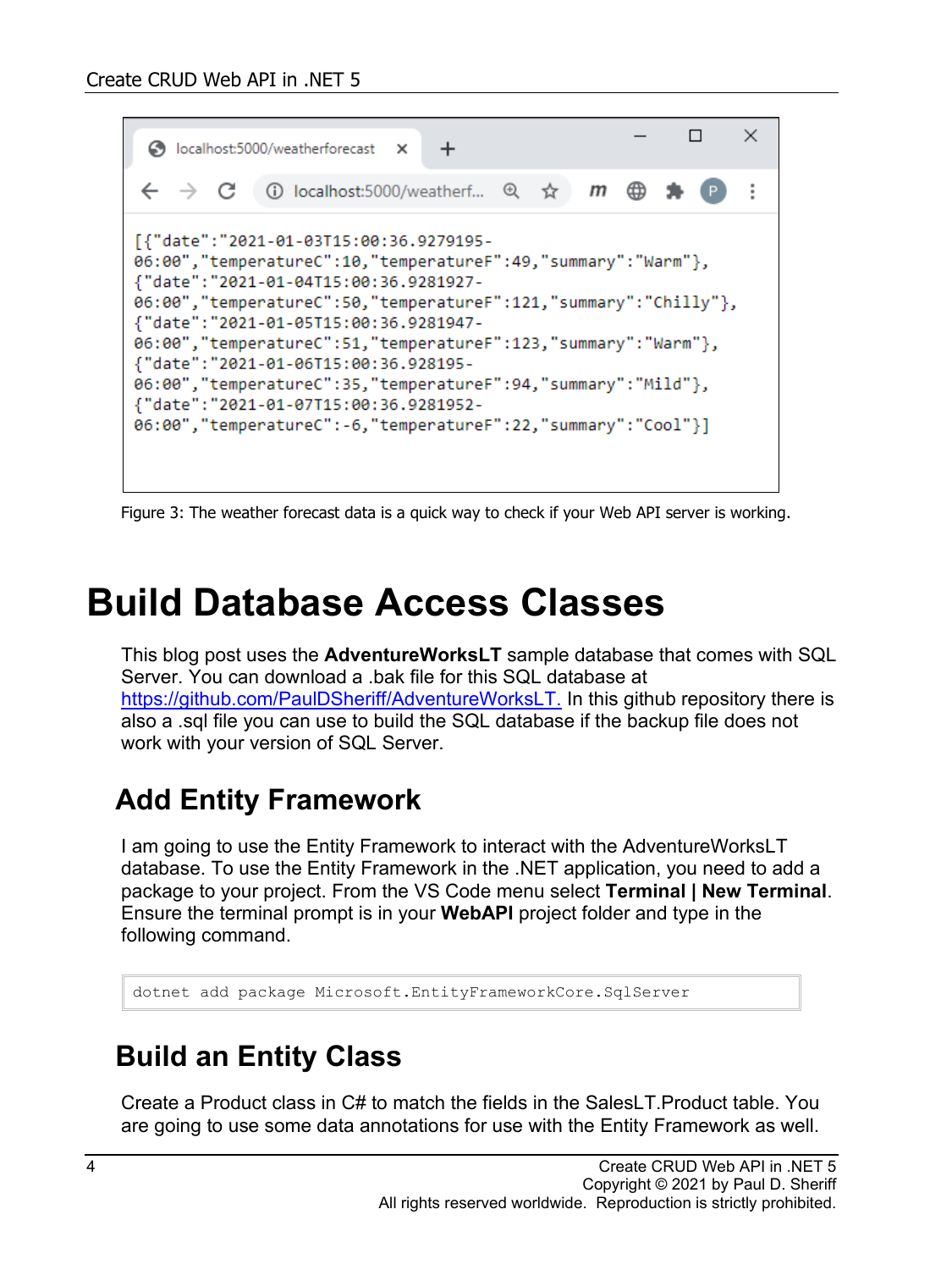Right mouse-click on the **WebAPI** folder and add a new folder named **EntityClasses**. Right mouse-click on the **\EntityClasses** folder and add a new file named **Product.cs**. Into this new file add the code shown in [Listing 1.](#page-4-0)

```
using System;
using System. ComponentModel. DataAnnotations;
using System.ComponentModel.DataAnnotations.Schema;
namespace WebAPI
{
   [Table("Product", Schema ="SalesLT")]
  public partial class Product
   {
     [Required]
     [Key]
     [DatabaseGenerated(DatabaseGeneratedOption.Identity)]
     public int ProductID { get; set; }
     [Required(ErrorMessage = "The Product Name is required")] 
    public string Name { get; set; }
    [Required]
     public string ProductNumber { get; set; }
     public string Color { get; set; }
    [Required]
     public decimal StandardCost { get; set; }
     [Required]
     public decimal ListPrice { get; set; }
     public string Size { get; set; }
     public decimal? Weight { get; set; }
     public int? ProductCategoryID { get; set; }
     public int? ProductModelID { get; set; }
     [Required]
    public DateTime SellStartDate { get; set; }
    public DateTime? SellEndDate { get; set; }
     public DateTime? DiscontinuedDate { get; set; }
     [Required]
     public Guid rowguid { get; set; }
     [Required]
     public DateTime ModifiedDate { get; set; }
   }
}
```
<span id="page-4-0"></span>Listing 1: Build a Product class with properties that match the fields in the Product table.

#### **Add a AdventureWorksLTDbContext.cs file**

To retrieve and modify data in the SalesLT.Product table through the Product class you need an instance of a DbContext class. Create a folder named **\Models** in your WebAPI project. Right mouse-click on this folder and create a file named **AdventureWorksLTDbContext.cs** in the \Models folder. Add the code shown in [Listing 2](#page-5-0) to this file.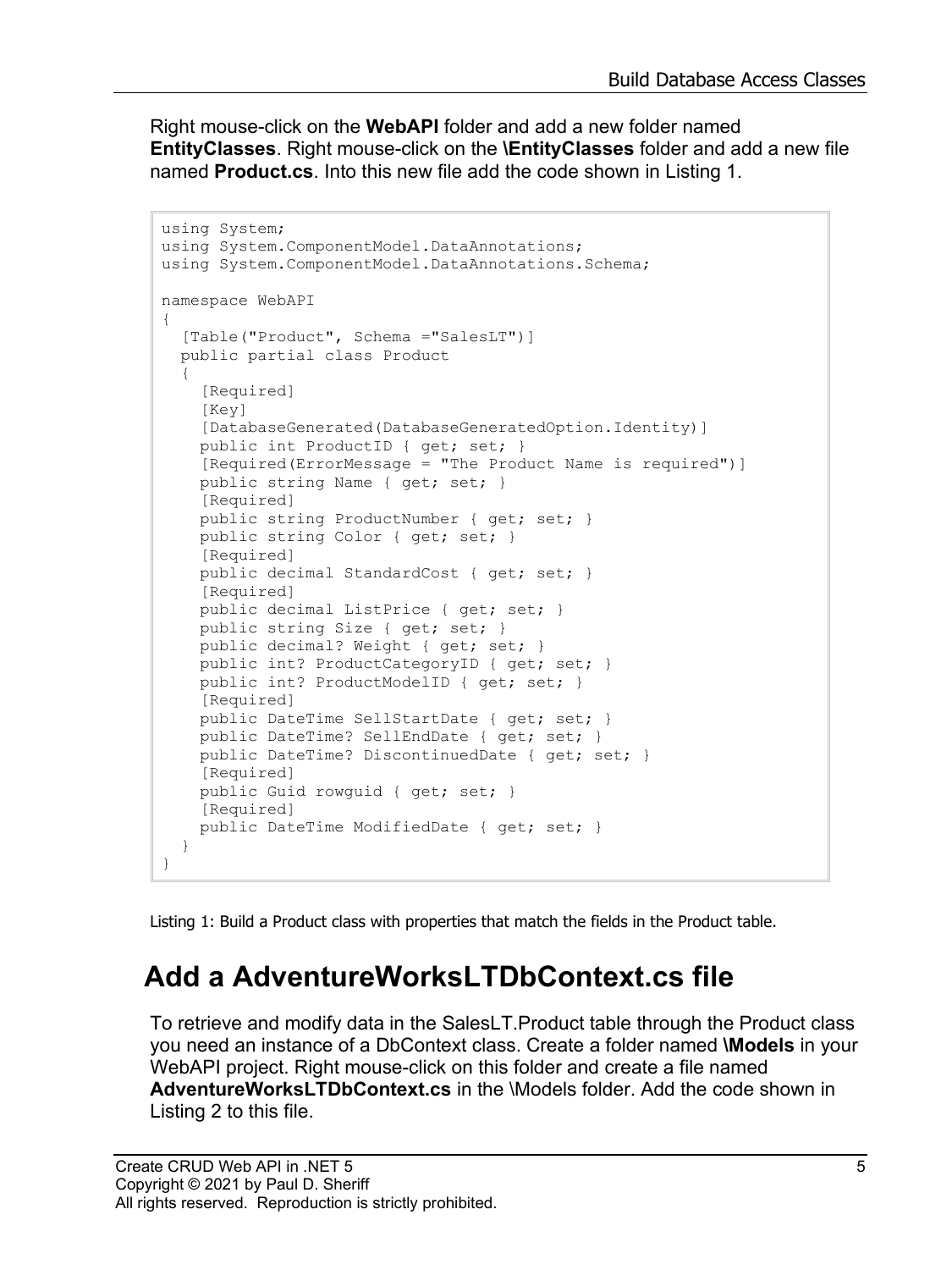```
using Microsoft.EntityFrameworkCore;
namespace WebAPI {
   public partial class AdventureWorksLTDbContext : DbContext {
     public AdventureWorksLTDbContext(
       DbContextOptions<AdventureWorksLTDbContext> options)
         : base(options) {
     }
     public virtual DbSet<Product> Products { get; set; }
     protected override void OnModelCreating(
      ModelBuilder modelBuilder) {
       base.OnModelCreating(modelBuilder);
     }
   }
}
```
<span id="page-5-0"></span>Listing 2: A DbContext class is needed to retrieve and modify data in a database through the Entity Framework.

#### **Modify appSettings.json**

You need a connection string for the DbContext object to work. It is a best practice to place your connection strings in the appSettings.json file. Open the **appSettings.json** file and add a new property named *ConnectionStrings*. Set the value of this new JSON object to the code shown below. Note that I had to break the connection string across multiple lines to format it for the printed page. When you type in your connection string, ensure it all is on a single line.

```
{
   "ConnectionStrings": {
     "DefaultConnection": "Server=Localhost;
        Database=AdventureWorksLT;
        Trusted_Connection=True;
        MultipleActiveResultSets=true"
   },
   ...
}
```
# **Configure Web API**

When using a .NET Web API a lot of "magic" happens with Dependency Injection and setting configuration options. Add some packages and configuration code to help make this magic happen.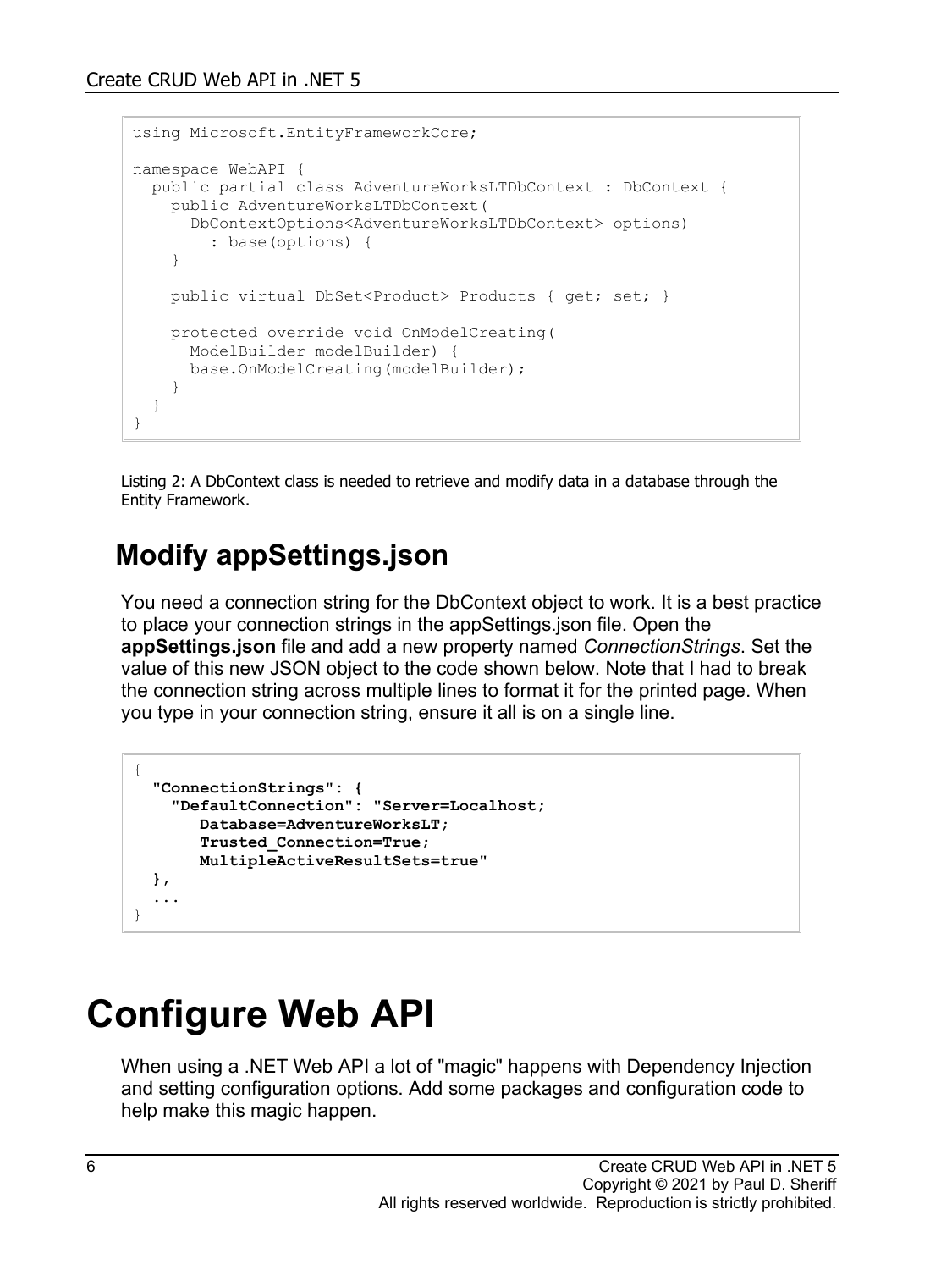#### **Add System.Text.Json**

You are going to be sending and receiving JSON from your Ajax calls. The recommended package to use these days is the one contained in the System.Text.Json package. Add this package to your WebAPI project by executing the following command in the terminal window of VS Code.

```
dotnet add package System.Text.Json
```
### **Add CORS**

The JavaScript code you wrote in your node or .NET web server is running on localhost:3000, however, the Web API code is running on localhost:5000. These are two completely different domains. For your JavaScript or other client-side application to call this Web API you must tell the Web API that you are allowing Cross-Origin Resource Sharing (CORS). To use CORS, you need to add this package into your project. Go back to the terminal window and type in the following command.

```
dotnet add package Microsoft.AspNetCore.Cors
```
#### **Modify Startup.cs**

Now that you have added two new packages, let's use them. Open the **Startup.cs** file and add two using statements at the top of the file.

```
using Microsoft.EntityFrameworkCore;
using System.Text.Json;
```
Locate the ConfigureServices() method and add the code shown in bold in [Listing 3.](#page-7-0) This code informs this project that you want to allow CORS to be used. It also sets the JSON converter to automatically convert and property names that are in camel case to pascal case and vice versa. The next lines inject an instance of the AdventureWorksLTDbContext class you created earlier and passes in an options object that is loaded with the connection string you stored in the appSettings.json file.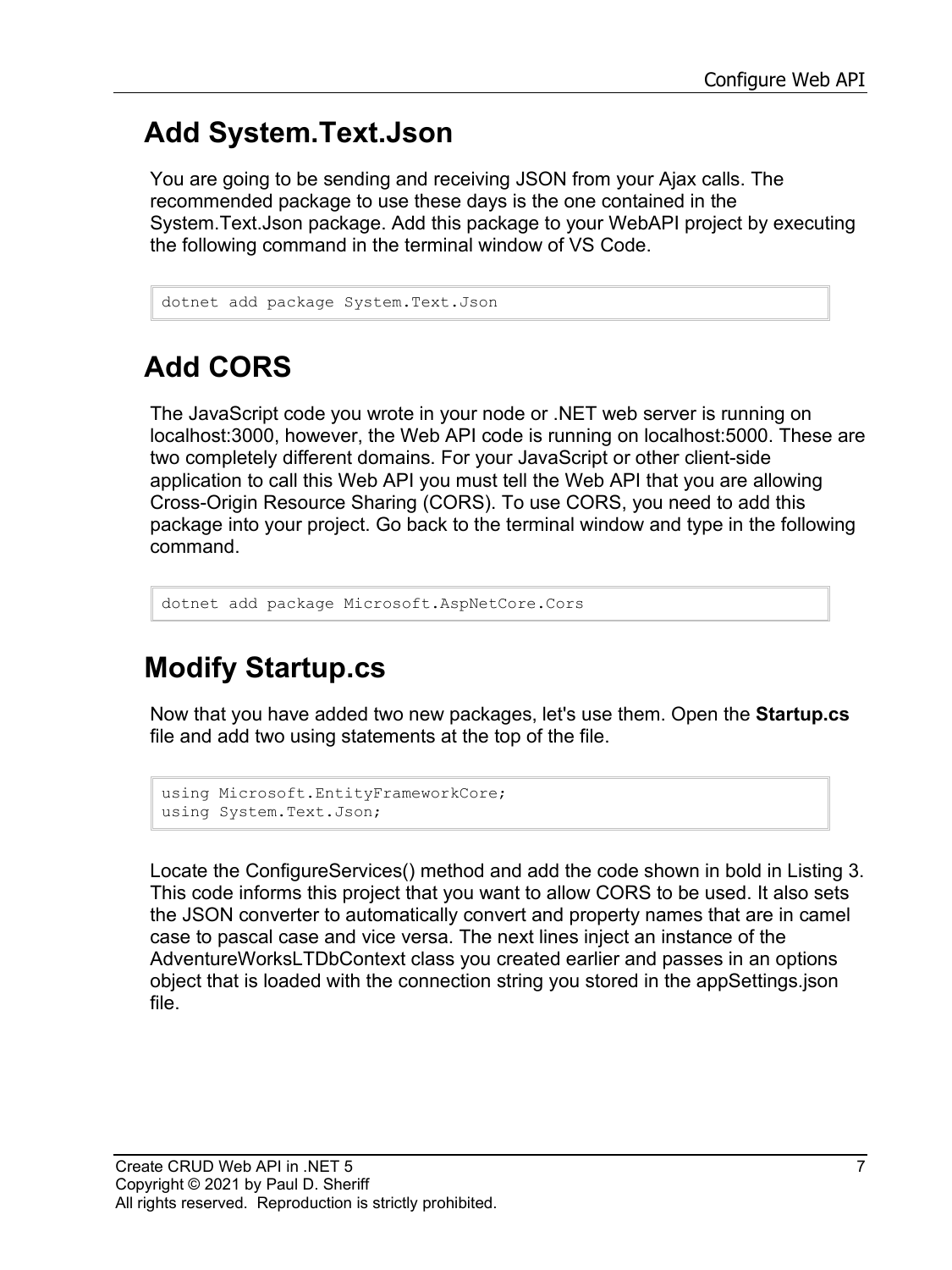```
public void ConfigureServices(IServiceCollection services) {
   // Tell this project to allow CORS
   services.AddCors();
   // Convert JSON from Camel Case to Pascal Case
   services.AddControllers().AddJsonOptions(options => {
     // Use the default property (Pascal) casing.
     options.JsonSerializerOptions.PropertyNamingPolicy =
       JsonNamingPolicy.CamelCase;
   });
   // Setup the AdventureWorks DB Context
   // Read in the connection string from the appSettings.json file
   services.AddDbContext<AdventureWorksLTDbContext>(options =>
             options.UseSqlServer(
     Configuration.GetConnectionString("DefaultConnection")));
  services.AddControllers();
  services.AddSwaggerGen(c => {
     c.SwaggerDoc("v1", new OpenApiInfo { 
                          Title = "WebAPI", 
                         Version = "v1" });
   });
}
```
<span id="page-7-0"></span>Listing 3: Configure services to work with CORS, serialize JSON and interact with your database.

Locate the Configure() method and add the lines of code shown in bold below. This code configures CORS with a list of URLs this Web API project allows to make calls. The other two chained methods, AllowAnyMethod() and AllowAnyHeader(), allow all verbs (GET, POST, PUT, etc), and any HTTP headers.

```
public void Configure(IApplicationBuilder app,
                        IWebHostEnvironment env) {
   ...
   app.UseCors(options =>
        options.WithOrigins("http://localhost:3000")
       .AllowAnyMethod().AllowAnyHeader()
  );
  app.UseEndpoints(endpoints => {
    endpoints.MapControllers();
   });
}
```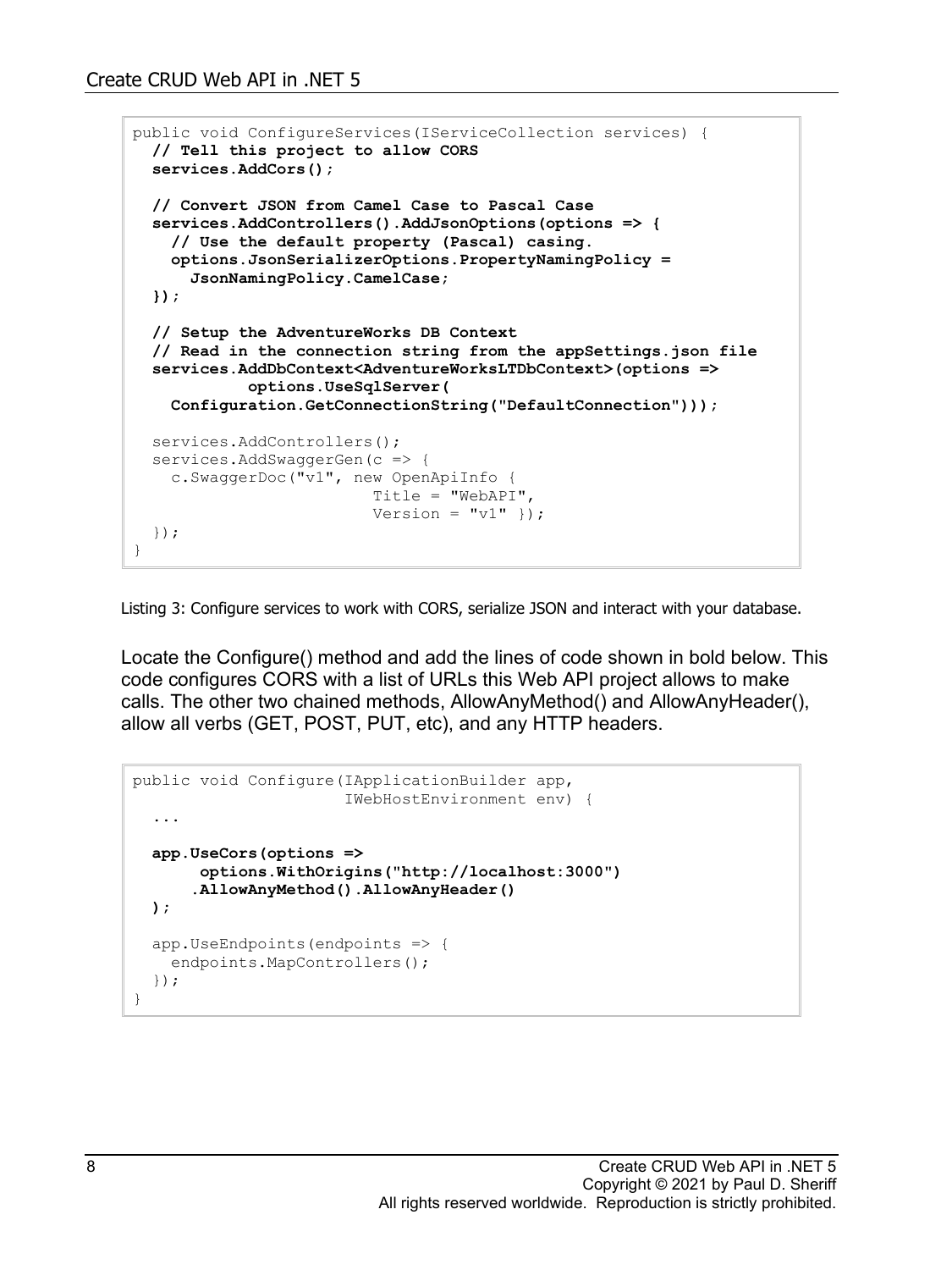### **Create a Base Controller**

You are most likely going to be building several controllers, so it is best to create a base class that all your controllers can inherit from. Microsoft supplies the ControllerBase class that all controllers should inherit from. Create your own class like the one shown in [Listing 4](#page-8-0) that inherits from ControllerBase. Then make all your classes inherit from this BaseApiController class.

Adding your own base controller class allows you to add code that all controllers can use. For example, you might want a single method to handle any exceptions. In the HandleException() method you could publish any exceptions, then return a specified status code such as a 500 that can be communicated back to the calling application. Right mouse-click on the Controllers folder and add a new file named **BaseApiController.cs**. Add the code shown in [Listing 4](#page-8-0) to this new file.

```
using System;
using Microsoft.AspNetCore.Mvc;
using Microsoft.AspNetCore.Http;
namespace WebAPI.Controllers {
   public class BaseApiController : ControllerBase {
     protected IActionResult HandleException(Exception ex,
       string msg) {
       IActionResult ret;
       // TODO: Publish exceptions here
       // Create new exception with generic message 
       ret = StatusCode(StatusCodes.Status500InternalServerError,
               new Exception(msg));
       return ret;
     }
   }
}
```
<span id="page-8-0"></span>Listing 4: Always create a base controller class for all your controllers to inherit from.

#### **Delete Weather Classes**

You are not going to need the WeatherForecast classes anymore, so feel free to delete the \Controllers\WeatherForecastController.cs and the \WeatherForecast.cs files from the project.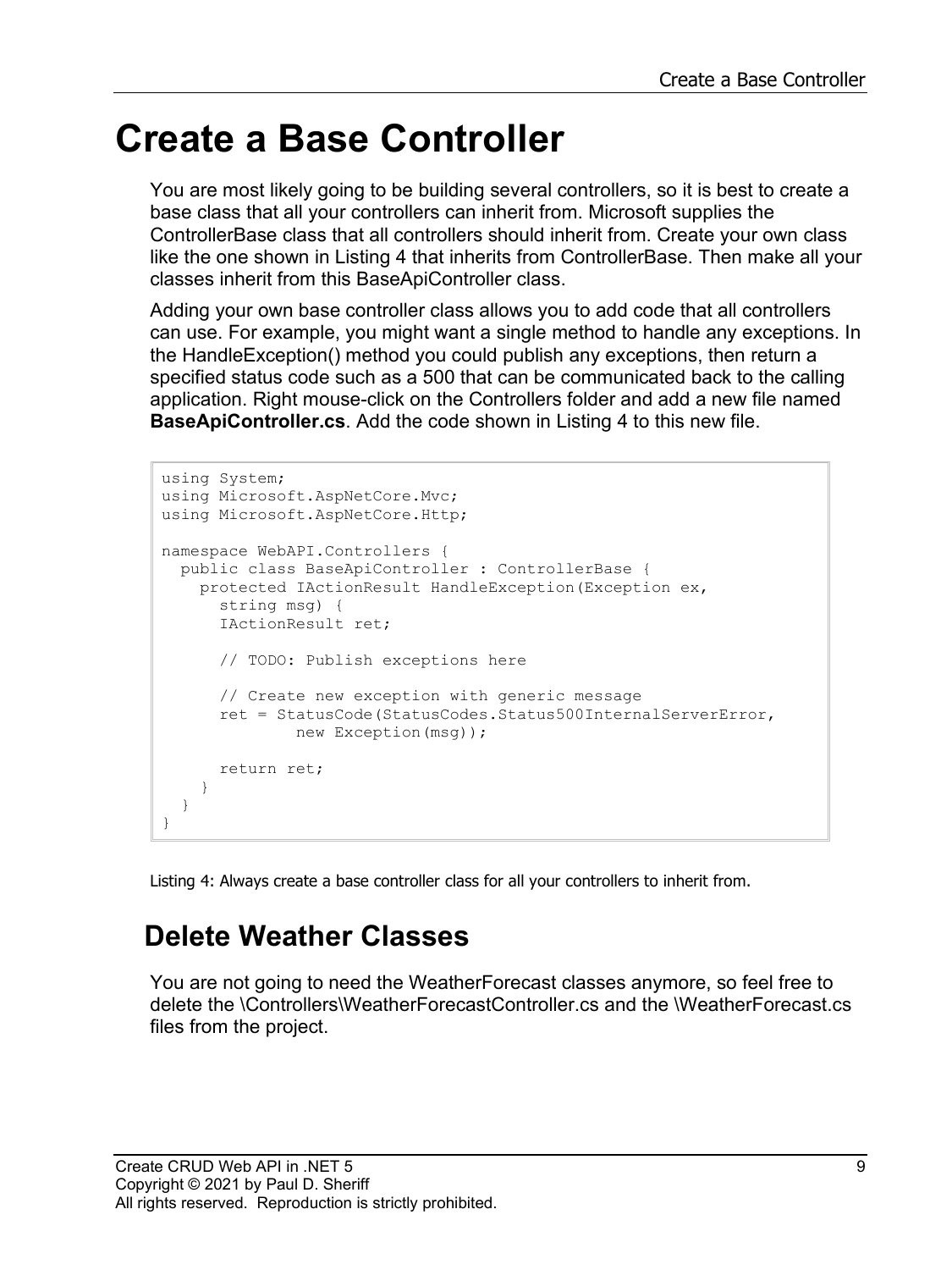# **Create Product Controller**

Now that you have a Product and DbContext classes to allow data access to the SQL Server database, it is time to build a controller class to use those classes to get the data and send it back to the calling application.

Right mouse-click on the Controllers folder and add a new file named **ProductController.cs**. Dependency Injection (DI) is used to insert the AdventureWorksLTDbContext object into the constructor of this controller [\(Listing](#page-9-0)  [5\)](#page-9-0). Remember that an instance of this class was created in the Startup.ConfigureServices() method. When a class is detected in the constructor of a controller class, .NET looks up the class name in its DI list to see if there is an object that has been registered. If so, it retrieves the instance and injects it into the constructor. This object is assigned to the field \_DbContext for use within any method in this controller class.

```
using System;
using System.Collections.Generic;
using System.Linq;
using Microsoft.AspNetCore.Http;
using Microsoft.AspNetCore.Mvc;
namespace WebAPI.Controllers {
   [Route("api/[controller]")]
   [ApiController]
  public class ProductController : 
    BaseApiController {
     public ProductController(
       AdventureWorksLTDbContext context)
       : base() {
       _DbContext = context;
     }
    private AdventureWorksLTDbContext DbContext;
   }
}
```
<span id="page-9-0"></span>Listing 5: The ProductController class inherits from the BaseApiController and has the DbContext injected into it.

# **Get all Products**

Add a Get() method to the new controller [\(Listing 6\)](#page-10-0) and use EF to detect if there are any products in the Products collection on the DbContext object. If there are not, then an ObjectResult object is created by calling

StatusCode(StatusCodes.Status404NotFound, "message"). This method sets the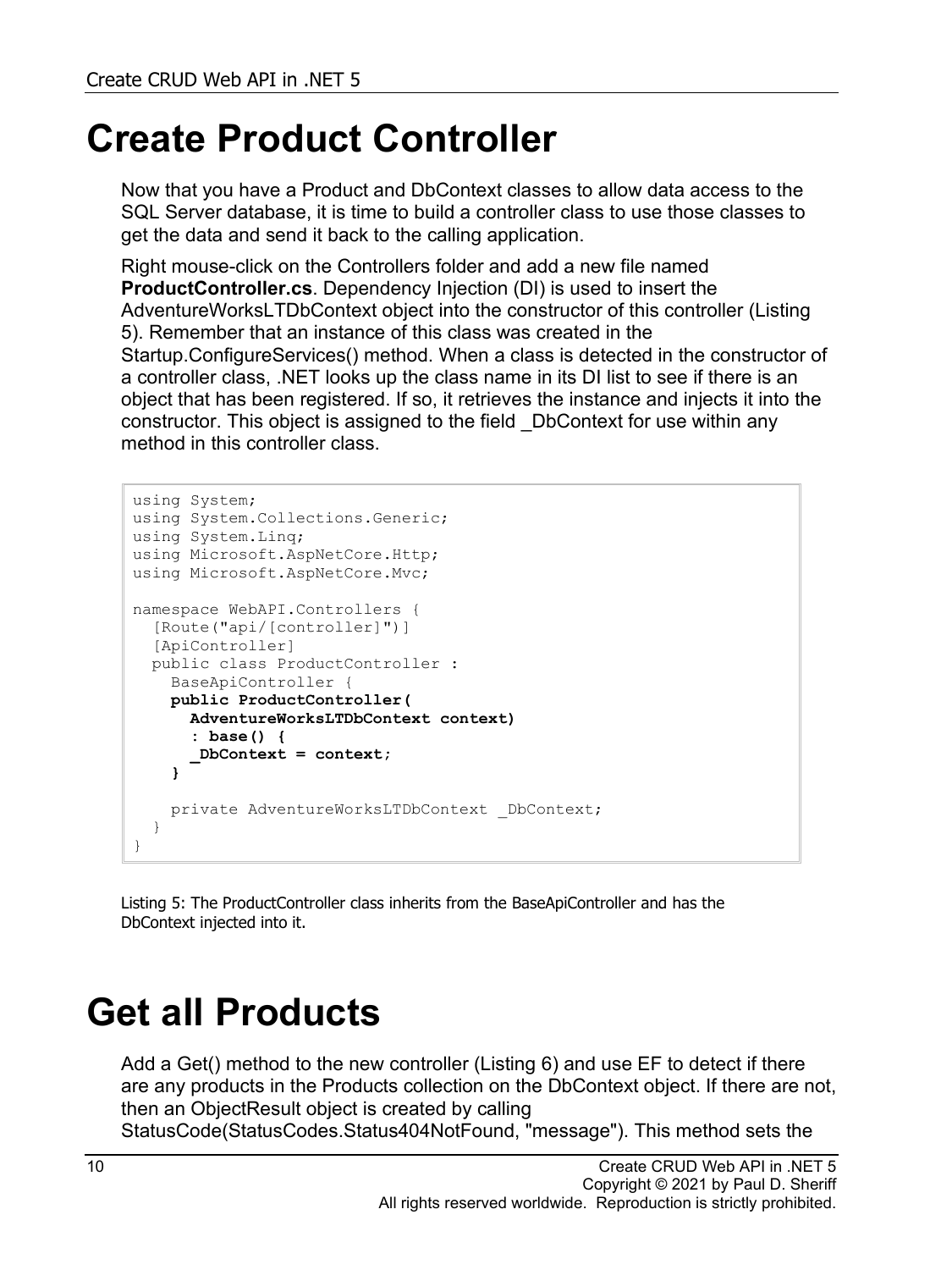HTTP status code of 404 and returns a message for the calling application to read. The HTTP status code (404) is placed into the *status* property of the XMLHttpRequest object and the message is placed into the *responseText* property.

If there are products in the Products collection, then a call to StatusCode(StatusCodes.Status200OK, list) is made to create an ObjectResult filled with the status code of 200 and the list of products to return.

If an error occurs when attempting to retrieve products from the database, then a call to the HandleException() method in the base class is made. In this method a status code of 500 is created and the response is the exception information.

```
private const string ENTITY NAME = "product";
// GET api/values
[HttpGet]
public IActionResult Get() {
  IActionResult ret = null;
 List<Product> list = new List<Product>();
  try {
    if ( DbContext.Products.Count() > 0) {
     list = DbContext.Products.OrderBy(p => p.Name).ToList();
      ret = StatusCode(StatusCodes.Status200OK, list);
     } else {
       ret = StatusCode(StatusCodes.Status404NotFound,
        "No " + ENTITY NAME + "s exist in the system.");
     }
   } catch (Exception ex) {
    ret = HandleException (ex,
       "Exception trying to get all " + ENTITY NAME + "s.");
   }
   return ret;
}
```
<span id="page-10-0"></span>Listing 6: The Get() method retrieves all products from the SalesLT.Product table.

#### **Try it Out**

Run the Web API project by selecting **Run | Start Debugging** from the menu. Once the browser comes up, type in<http://localhost:5000/api/product> and you should see data appear like that shown in [Figure 4.](#page-11-0)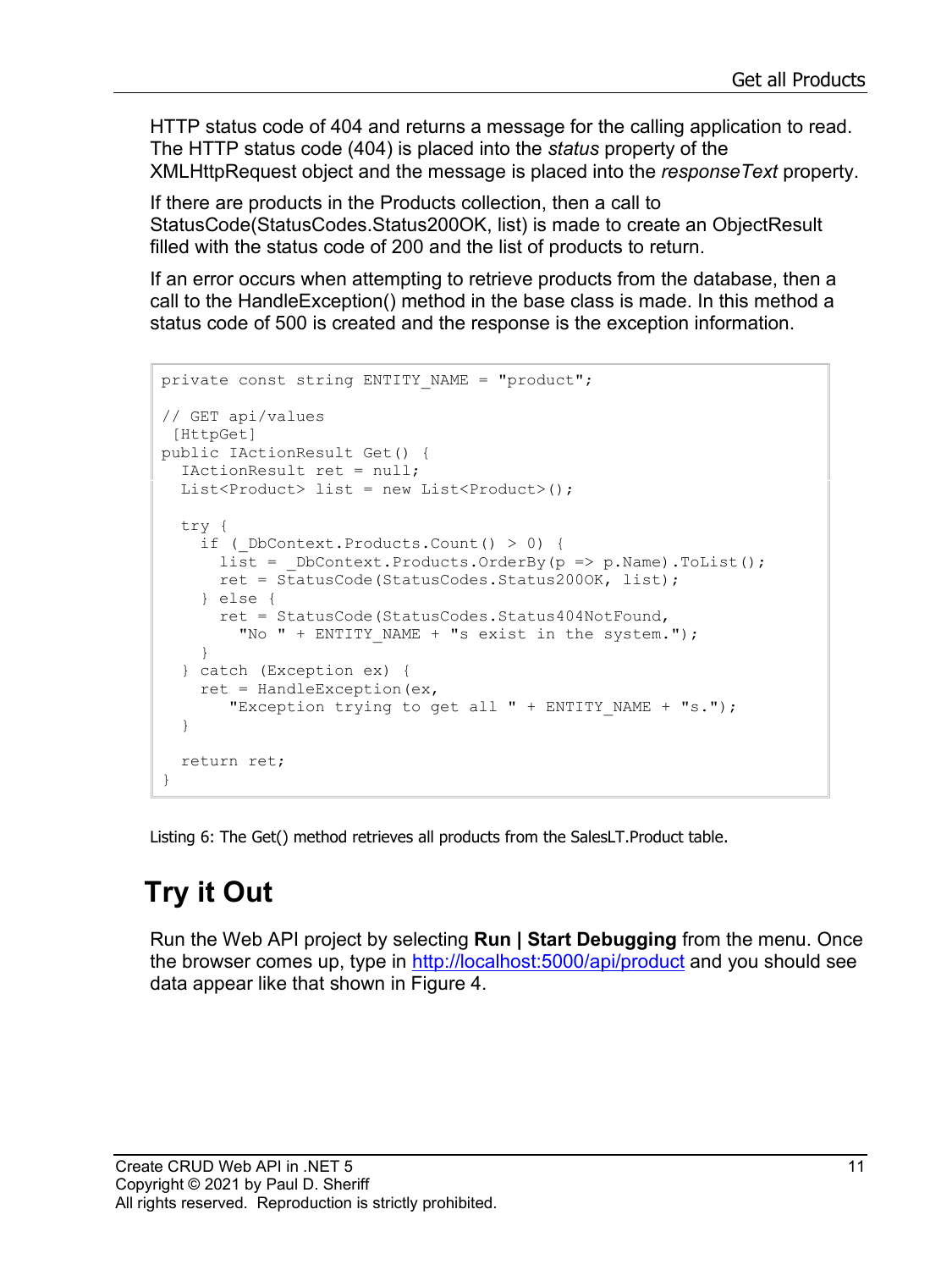```
\Box\timeslocalhost:5000/api/product
                            \times\ddot{}① localhost:5000/api/prod... ① ☆
     \rightarrow C
                                                  Q[G]m
[{"productID":879,"name":"All-Purpose Bike Stand","productNumber":"ST-
1401", "color": "Red", "standardCost": 59.4660, "listPrice": 159.0000, "size": "", "we
ight":null,"productCategoryID":31,"productModelID":122,"sellStartDate":"2003-
07-01T00:00:00", "sellEndDate": "2003-07-
01T00:00:00", "discontinuedDate":null, "rowguid": "00000000-0000-0000-0000-
000000000000", "modifiedDate": "2019-10-07T12:06:11.777"},
{"productID":712,"name":"AWC Logo Cap","productNumber":"CA-
1098", "color": "Multi", "standardCost": 6.9200, "listPrice": 8.9900, "size": null, "w
eight":null,"productCategoryID":23,"productModelID":2,"sellStartDate":"2001-
07-01T00:00:00", "sellEndDate": "2001-07-
01T00:00:00","discontinuedDate":null,"rowguid":"b9ede243-a6f4-4629-b1d4-
ffe1aedc6de7", "modifiedDate": "2019-10-08T10:33:09.27"},
{"productID":877,"name":"Bike Wash - Dissolver","productNumber":"CL-
9009","color":null,"standardCost":2.9733,"listPrice":7.9500,"size":null,"weig
ht":null,"productCategoryID":33,"productModelID":119,"sellStartDate":"2003-
07 -01T00:00:00","sellEndDate":null,"discontinuedDate":null,"rowguid":"3c40b5ad-
e328-4715-88a7-ec3220f02acf","modifiedDate":"2004-03-11T10:01:36.827"},
{"productID":843,"name":"Cable Lock","productNumber":"LO-
C100","color":null,"standardCost":10.3125,"listPrice":25.0000,"size":null,"we
ight":null,"productCategoryID":38,"productModelID":115,"sellStartDate":"2002-
07-01T00:00:00", "sellEndDate": "2003-06-
30T00:00:00","discontinuedDate":null,"rowguid":"56ffd7b9-1014-4640-b1bd-
b2649589b4d7", "modifiedDate": "2004-03-11T10:01:36.827"},
{"productID":952,"name":"Chain","productNumber":"CH-
0234","color":"Silver","standardCost":8.9866,"listPrice":20.2400,"size":null,
"weight":null,"productCategoryID":11,"productModelID":98,"sellStartDate":"200
3 - 07 -01T00:00:00","sellEndDate":null,"discontinuedDate":null,"rowguid":"5d27e2a5-
27ec-4ccb-ba2c-fc980ffe6708","modifiedDate":"2004-03-11T10:01:36.827"},
{"productID":866,"name":"Classic Vest, L","productNumber":"VE-C304-
L","color":"Blue","standardCost":23.7490,"listPrice":63.5000,"size":"L","weig
ht":null,"productCategoryID":29,"productModelID":1,"sellStartDate":"2003-07-
01T00:00:00","sellEndDate":null,"discontinuedDate":null,"rowguid":"3211f5a8-
b6c4-48bd-9aa4-d69cb40d97dd","modifiedDate":"2004-03-11T10:01:36.827"},
{"productID":865,"name":"Classic Vest, M","productNumber":"VE-C304-
M","color":"Blue","standardCost":23.7490,"listPrice":63.5000,"size":"M","weig
                         TABLICATION
```
<span id="page-11-0"></span>Figure 4: Running the Product controller from the browser should produce a set of JSON

### **Get a Single Product**

Besides retrieving all products, you might also need to just retrieve a single product. This requires you to send a unique identifier to a Web API method. For the Product table this is value in the ProductID field.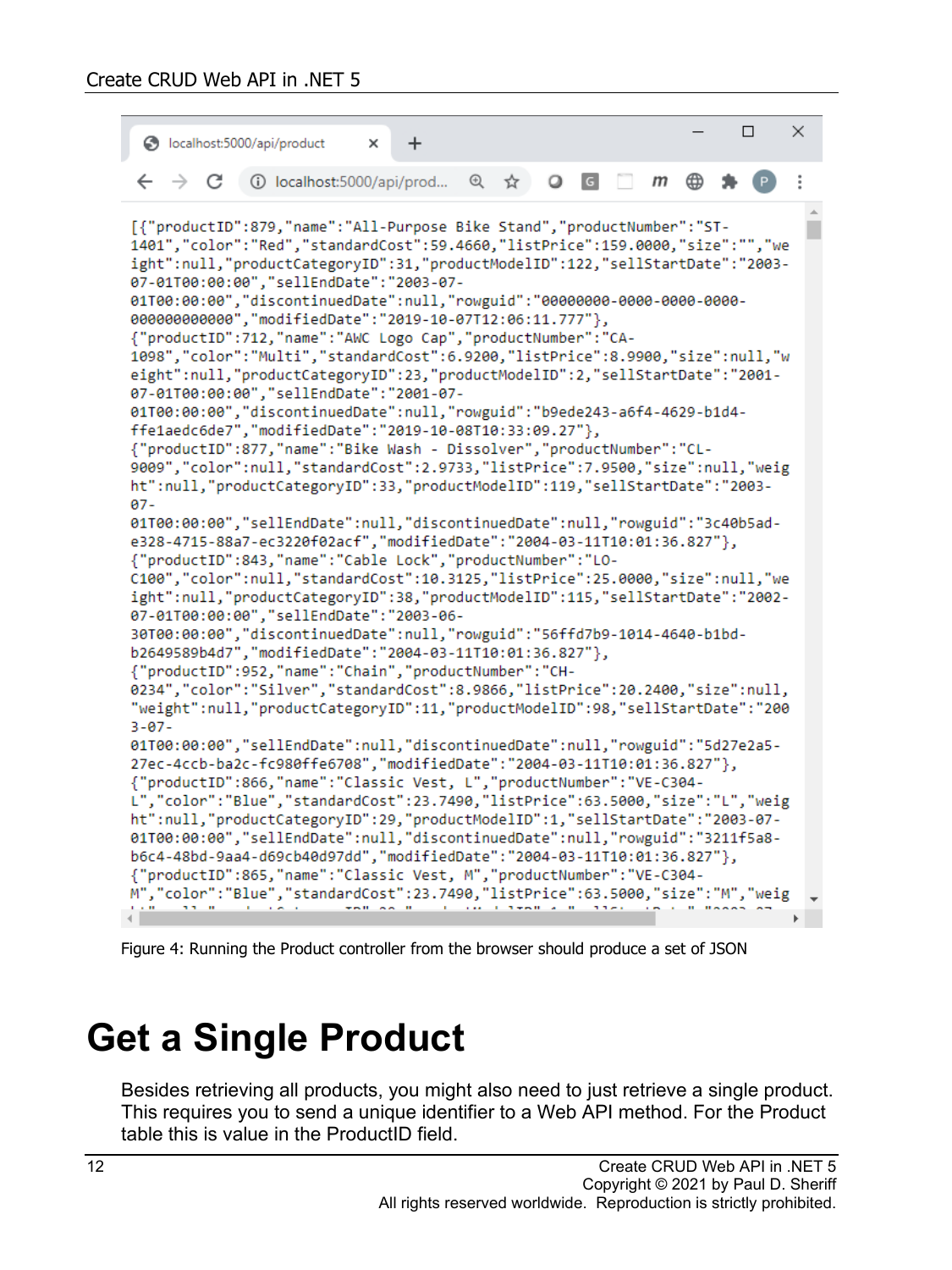Go back to the Web API project and open the **ProductController.cs** file. Add a new method that looks like [Listing 7.](#page-12-0) This method is very similar to the Get() method you created earlier, however, just a single product is returned if found.

```
[HttpGet("{id}")]
public IActionResult Get(int id) {
  IActionResult ret = null;
  Product entity = null;
  try {
     // Declare 'entity' outside the using to avoid it
     // being disposed before it is returned.
    entity = DbContext.Products.Find(id);
    if (entity != null) {
      ret = StatusCode(StatusCodes.Status200OK, entity);
     } else {
      ret = StatusCode(StatusCodes.Status404NotFound,
                "Can't find " + ENTITY NAME + ": " +
                id.ToString() + ".");
     }
   } catch (Exception ex) {
    ret = HandleException (ex,
       "Exception trying to retrieve " + ENTITY_NAME + " ID: "
            + id.ToString() + ".");
   }
  return ret;
}
```
<span id="page-12-0"></span>Listing 7: The Get(int id) method is used to retrieve a single record from the database.

#### **Try it Out**

Save the changes to your ProductController and restart the Web API project so it can pick up the changes you made. When the browser comes up, type in the following: [http://localhost:5000/api/product/706.](http://localhost:5000/api/product/706) This passes the value 706 to the Get(int id) method. You should see a screen similar to [Figure 5](#page-13-0)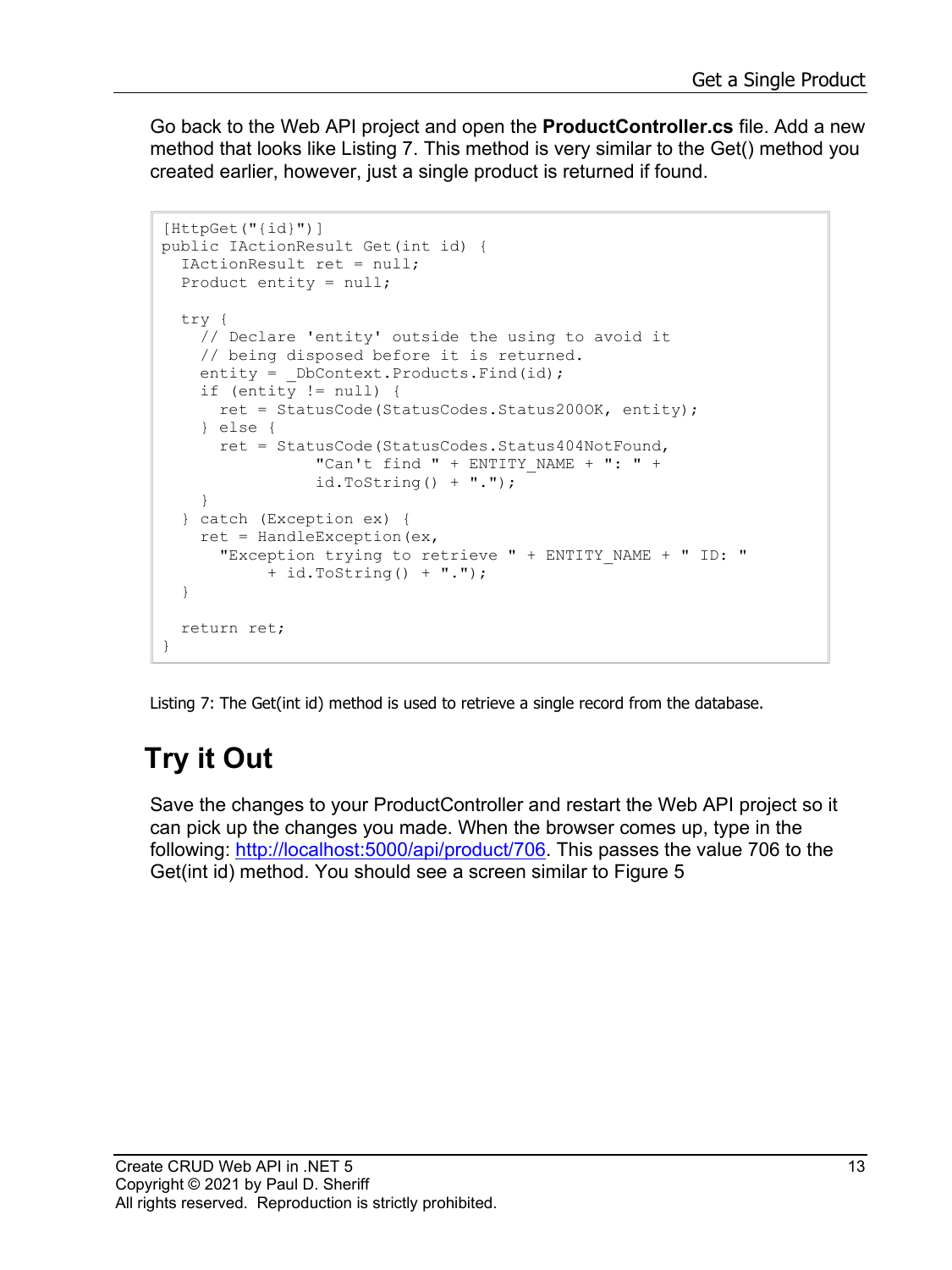

<span id="page-13-0"></span>Figure 5: Retrieve a single product by placing the product id after a forward-slash on the URL.

### **Insert a Product**

If you wish to send a new product to your web server and have it inserted into the Product table, you need to create a Web API method to allow a JSON product object to be passed in. Create a new method in your ProductController class call Post() as shown in [Listing 8.](#page-14-0)

The .NET Web API automatically takes a JSON object that has the same properties as the C# Product class you created earlier and maps it to the *entity* argument to this method. An example of a JSON object that could be passed might look like the following:

```
{
   "productID": 0,
   "name": "A New Product",
   "productNumber": "NEW-999",
   "color": "Red",
   "standardCost": 20,
   "listPrice": 40,
   "sellStartDate": "2021-01-15"
}
```
As you can see from the JSON object above not all fields are present compared to the C# Product class. That is why in the Post() method you need to fill in a few other fields with some default values. I am doing this just to keep things simple for passing in a JSON object. In a real application, you would most likely be passing in all fields for your entity class.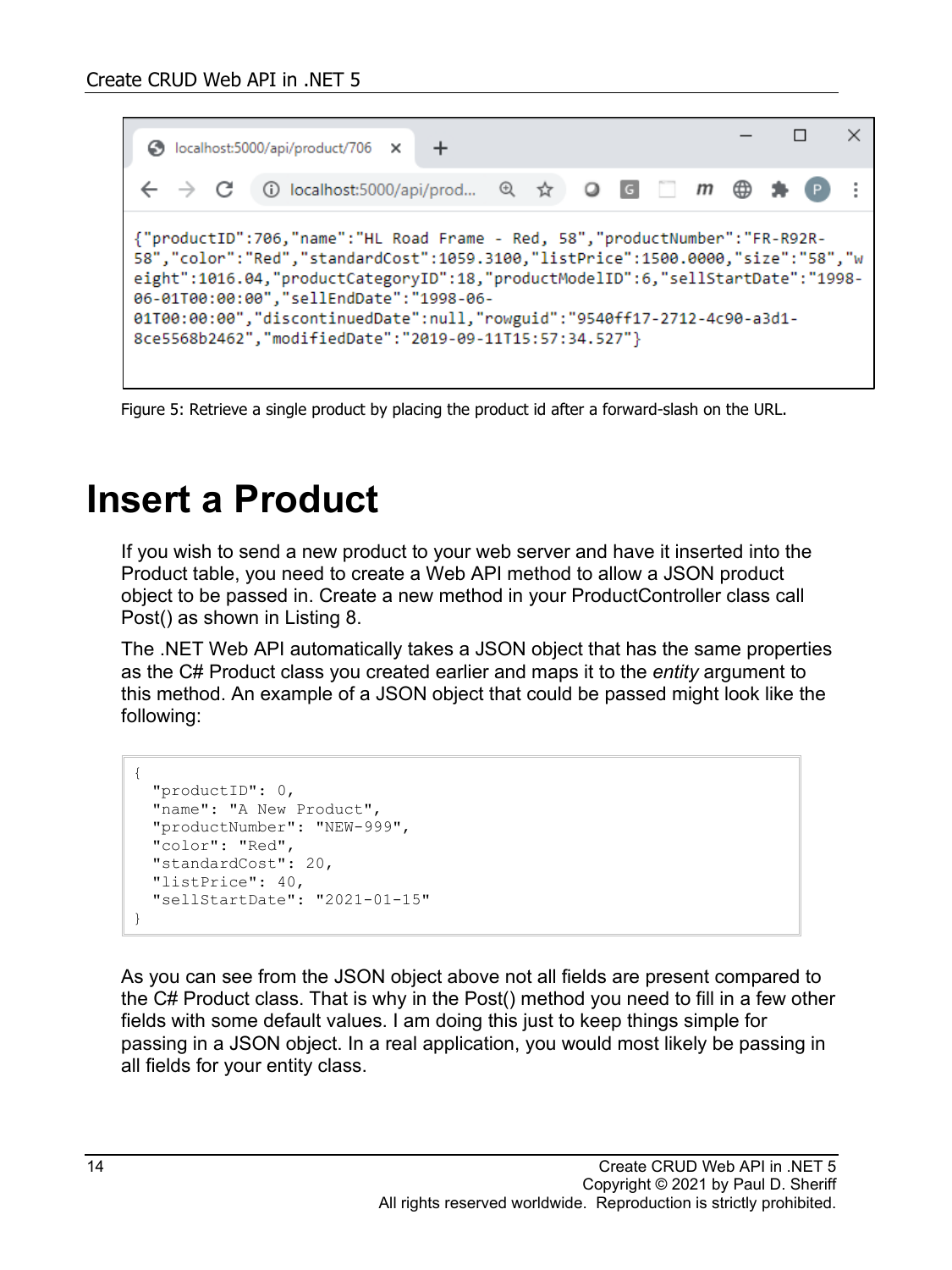```
[HttpPost()]
public IActionResult Post(Product entity) {
   IActionResult ret = null;
   try {
     if (entity != null) {
       // Fill in required fields not used by client
       entity.ProductCategoryID = 18;
       entity.ProductModelID = 6;
      entity.rowquid = Guid.NewGuid();
       entity.ModifiedDate = DateTime.Now;
      DbContext.Products.Add(entity);
      DbContext.SaveChanges();
       ret = StatusCode(StatusCodes.Status201Created, entity);
     } else {
       ret = StatusCode(StatusCodes.Status400BadRequest,
                 "Invalid " + ENTITY_NAME +
                 " object passed to POST method.");
     }
   } catch (Exception ex) {
    ret = HandleException (ex,
          "Exception trying to insert a new " + ENTITY NAME + ".");
   }
   return ret;
}
```
<span id="page-14-0"></span>Listing 8: Pass in a JSON Product object and .NET 5 automatically converts the object to a C# object

# **Update Product Data**

If you wish to update a product that already exists in the AdventureWorksLT Product table, you need to create a Put() method in your Web API project as shown in [Listing 9.](#page-15-0) You pass to this Put() method the unique id of the product you wish to update and the data to update. For the sample in this blog post, we are not asking the user for all of product data. There are more fields in the Product table than we have on the web page. Thus you need to Find() the product in the Product table and retrieve all of the data and then only update those fields that we pass in from the front-end. Most likely you won't be doing this in your applications, I am just trying to keep the sample as small as possible.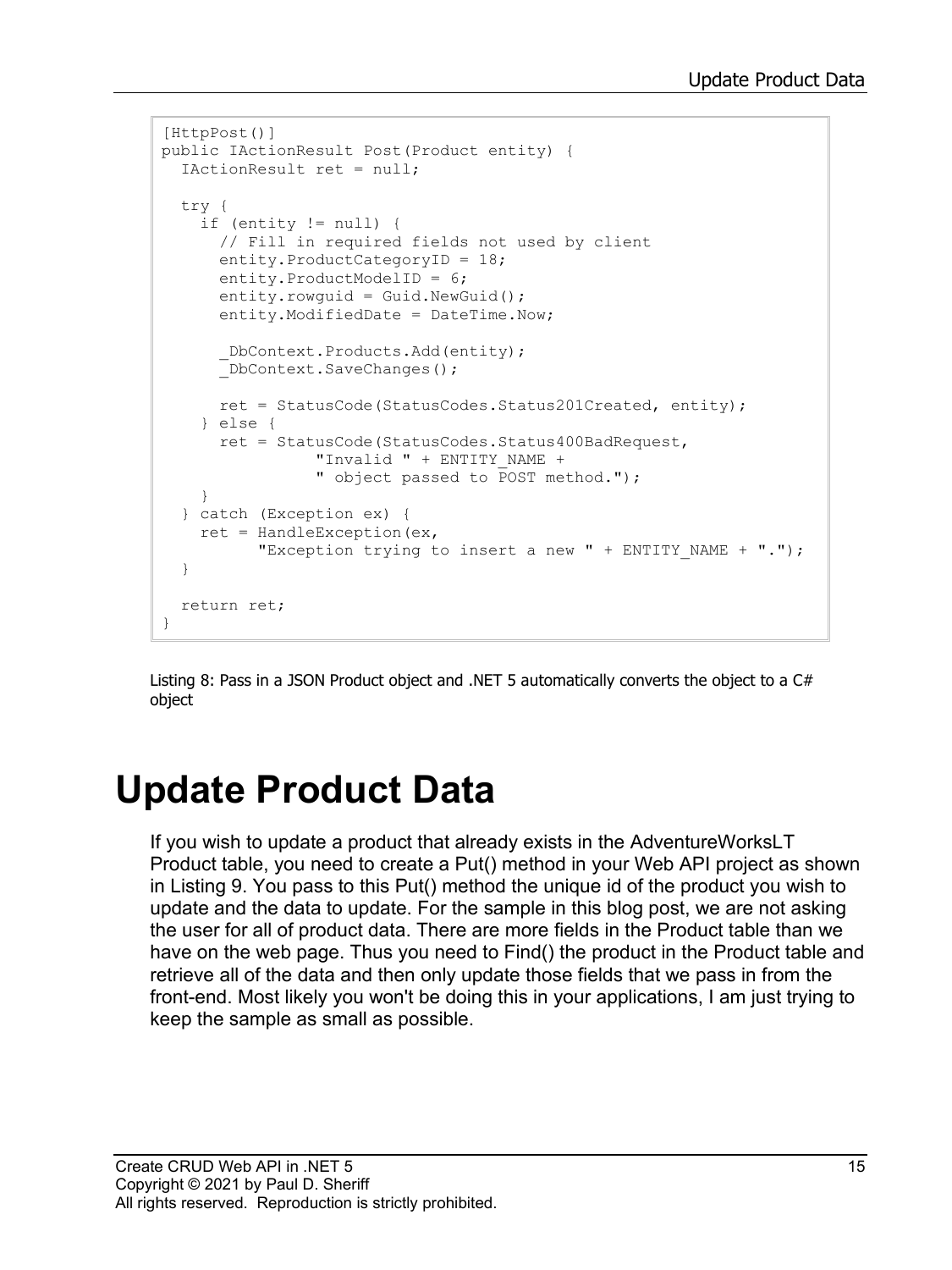```
[HttpPut(''id)")public IActionResult Put(int id, Product entity) {
   IActionResult ret = null;
   try {
     if (entity != null) {
       // Since we don't send all the data down, 
       // read in existing entity, and overwrite changed properties
      Product changed = DbContext.Products.Find(id); if (changed != null) {
         changed.Name = entity.Name;
         changed.ProductNumber = entity.ProductNumber;
         changed.Color = entity.Color;
         changed.StandardCost = entity.StandardCost;
         changed.ListPrice = entity.ListPrice;
         changed.Size = entity.Size;
         changed.Weight = entity.Weight;
         changed.SellStartDate = entity.SellStartDate;
         changed.SellEndDate = entity.SellStartDate;
         changed.ModifiedDate = DateTime.Now;
          _DbContext.Update(changed);
         _DbContext.SaveChanges();
         ret = StatusCode(StatusCodes.Status200OK, changed);
       } else {
         ret = StatusCode(StatusCodes.Status404NotFound,
      "Can't find ProductID=" + id.ToString());
 }
     } else {
       ret = StatusCode(StatusCodes.Status400BadRequest,
              "Invalid " + ENTITY NAME +
              " object passed to PUT method.");
     }
   } catch (Exception ex) {
    ret = HandleException (ex,
          "Exception trying to update " + ENTITY NAME + " ID: "
               + entity.ProductID.ToString() + ".");
   }
   return ret;
}
```
<span id="page-15-0"></span>Listing 9: Add a Put() method to allow updating to a table in your database.

### **Delete Product Data**

Now that you have inserted and updated product data, let's learn to delete a product from the table. Create a new Web API method as shown in **Error! Reference source not found.**. Pass in the unique id for the product you wish to delete. Locate the product using the Find() method and if the record is found, call the Remove()